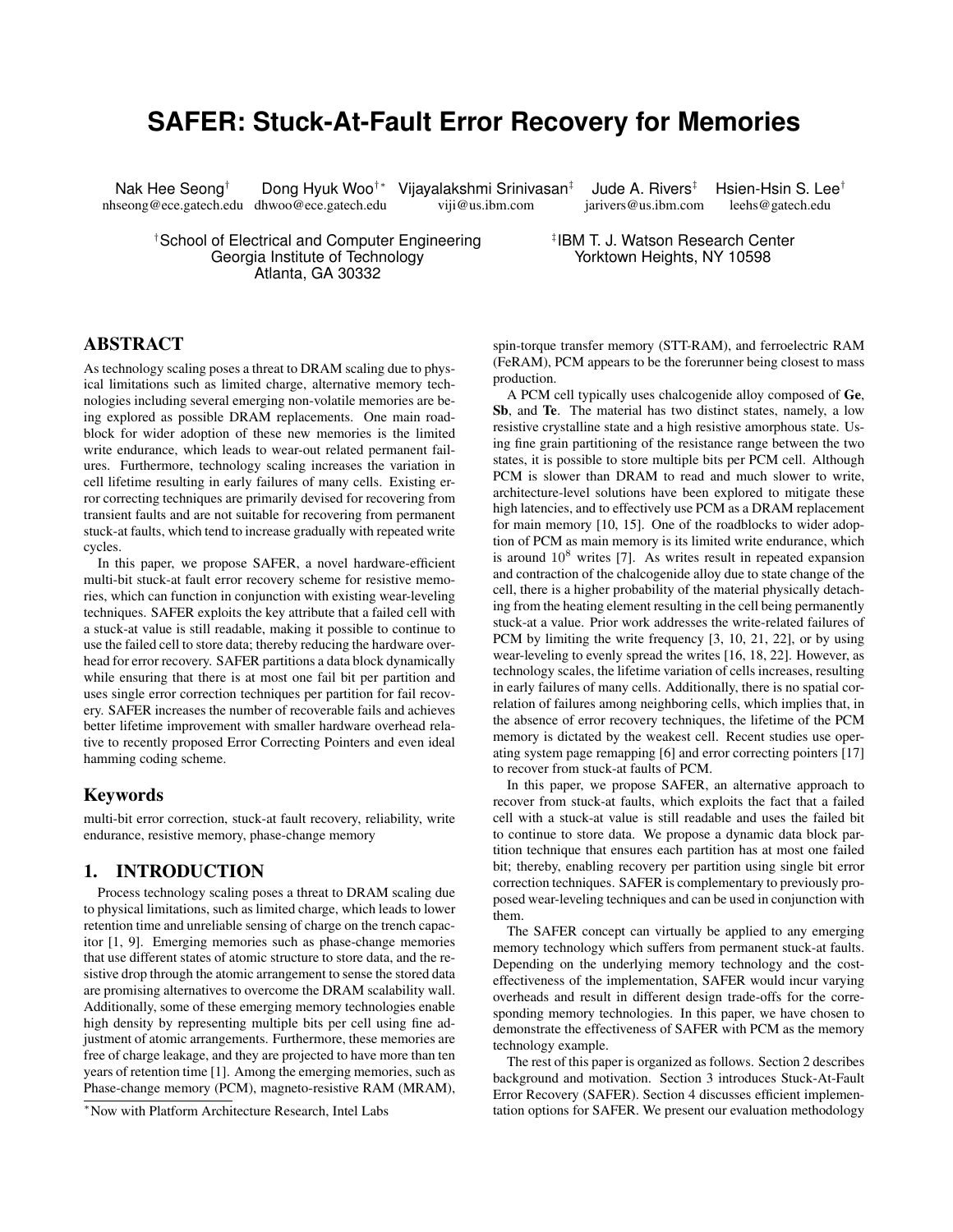in Section 5, and results in Section 6. We conclude in Section 7.

#### **2. BACKGROUND AND MOTIVATION**

Emerging resistive memories such as PCM are typically endurance limited. In the case of PCM, repeated writes, which cause the cell to change state (amorphous or crystalline) also leads to mechanical stress, which in turn increases the chances of cells having permanent stuck-at faults. Since PCM uses atomic arrangement to store data, it is not susceptible to alpha particle induced transient errors. Possible reasons for transient errors may be thermal drift in multilevel cells or proximity disturbance due to writes to neighboring cells. However, transient errors are not a problem for PCM because thermal insulation between cells [8] and periodic refresh can be used to mitigate them. Hence, our focus is on recovery from permanent faults for PCM.

The existing error correcting code (ECC) schemes can be applied to recover from permanent stuck-at faults even though they are primarily devised for recovering from transient faults. For example, among the existing ECC schemes, the (72,64) Hamming Coding scheme is the most popular one and is currently adopted to correct single transient errors in DRAM memories. The (72,64) code uses eight more bits per 64 bits of data to recover from at most one fail. This is usually sufficient because typically alpha particle induced transient errors are rare events, and the probability of two failures within 64 bits is very low [12]. However, unlike transient errors, the number of stuck-at faults gradually grows with time (with repeated write cycles), making it necessary to provide efficient multi-bit error correction capability. Furthermore, an ECC scheme does not even provide efficient mechanisms to identify the position of the fail bits. More importantly, due to its nature, ECC bits wear out much faster than their corresponding data cells, thus ECC is not appropriate for emerging memory technologies that suffer from the limited write endurance.

One of the simplest ways to maintain memory integrity in the presence of more than one stuck-at fault per data block is for the Operating System (OS) to exclude the page containing the failed data block from being allocated. However, this might lead to many pages becoming unusable even when there are only two fails per data block.

Recently, architectural techniques have been proposed to overcome multiple stuck-at faults in PCM [6, 17]. Ipek *et al.* [6] proposed Dynamic Pairing scheme to reuse faulty pages. In the Dynamic Pairing scheme, each byte has its own fail indication bit. If a new fail occurs, the indication bit of the corresponding byte is set, and the OS adds the corresponding page to a waiting list of faulty pages. On a page allocation, the OS selects a pair of faulty pages such that their fail bits are not at the same offset within the page. One of the pages of the pair is maintained as the primary copy, and the other as a backup copy. Dynamic Pairing provides the ability to reuse faulty pages with more than one fail bit per data block. However, it does not support wear-leveling techniques that manipulate memory block addresses to uniformly spread the writes. This makes the memory system vulnerable to malicious attacks, especially when the OS is compromised [18].

Error-Correcting Pointer (ECP) scheme [17] stores six fail pointers for each 512 bits of data block and replaces the fail cells with extra/spare cells. This ECP scheme is more efficient than the (72,64) code from the standpoint of both hardware overhead and fail recovery because it can recover six fails per 512 bits with 61-bit overhead. Furthermore, this technique operates in the presence of existing wear-leveling algorithms.

The main motivation for our work is to reduce the hardware overhead for multi-bit stuck-at fault error recovery. One of the key attributes of stuck-at faults is that the cell with a stuck-at value is still readable. We exploit this property to reuse the faulty cell with the stuck-at value to provide hardware efficient multi-bit stuck-at fault error recovery. This becomes necessary because, with technology scaling of resistive memories, the non-uniform distribution of lifetime variations may be exacerbated leading to more frequent occurrences of multiple permanent stuck-at faults per data block.

## **3. SAFER: STUCK-AT-FAULT ERROR RE-COVERY**

We now describe our stuck-at-fault error recovery (SAFER) technique, which enables a hardware-efficient multi-bit error recovery by dynamically partitioning the data blocks to ensure that each partition has at most one fail bit. We begin with a discussion of how to partition a data block such that each partition has at most one fail bit, and then describe how to recover from those fail bits.

### **3.1 Partition Technique of SAFER for Double Error Correction**

We first explain how we partition a data block for double error correction (DEC). The key idea of SAFER for DEC is to partition a data block into two groups ensuring that the two fail bits belongs to different groups and to use single error correction (SEC) technique per group.







(b) One Fail



**Figure 1: Example of Partitioning Two Fails**

If we assume an *n* bit data block, there are  $\frac{C_{n/2}^n}{2}$  possible ways to partition the block into two  $n/2$  bit groups. However, if the goal is to only ensure that the two fail bits are not in the same group, the number of ways to partition them into two groups is reduced to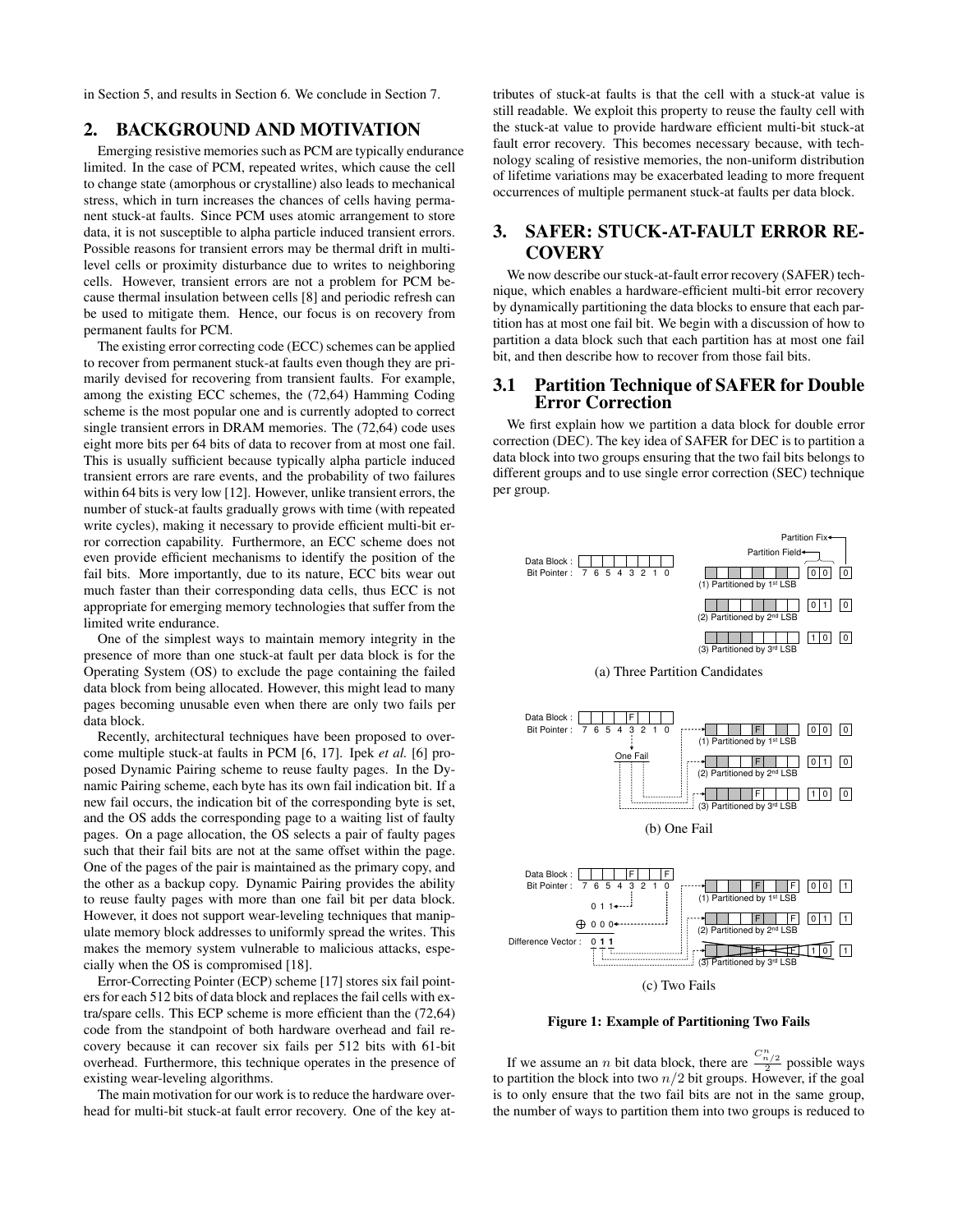only  $\lceil log_2n \rceil$ . We now describe the partition technique to handle DEC using an example shown in Figure 1.

The partition technique of SAFER identifies the location of each data bit in a block using a bit pointer. Each data bit is assigned a bit pointer using  $\lfloor log_2 n \rfloor$  bits. Figure 1(a) shows an example of partitioning an eight bit data block into two groups. Three bits are required to represent each bit position in this eight bit block. In this figure, each box indicates one data bit cell and gray and white boxes are used to indicate two different groups, say G and W. The data block can be partitioned into two groups in three different ways, namely, GWGWGWGW, GGWWGGWW, and GGGGWWWW, based on whether the least significant bit (LSB), the second LSB, or the most significant bit (MSB) of the three-bit bit pointer is used, respectively. In other words, all possible 28 fail bit-pairs that are selected in the eight-bit block can be separated into two groups by using one of these three patterns.

Thus a block with at most one fail bit can be partitioned by using any arbitrary bit of a bit pointer. Figure 1(b) shows that if the first bit to fail is at bit position 3, any of the three ways of partitioning discussed above can be used.

Now, if the second bit to fail is at bit position 0 as shown in Figure 1(c), the partition should be fixed to separate the two fail bits into different groups. The partition technique uses XOR operation to determine the difference vector of the two fail pointers  $(000 \oplus 011 = 011)$ . The number of 1s in the difference vector indicates the possible choices for partitioning the data. With two bits being 1 in the difference vector there are two ways to partition the data block. If we choose the first LSB of the difference vector, the resulting partition is shown in Figure  $1(c)(1)$ , and instead if we choose the second LSB of the difference vector, the resulting partition is shown in Figure  $1(c)(2)$ .

The "partition field" identifies which bit of the difference vector was used to partition the data block. For a  $n$  bit data block, the "partition field" uses  $\lceil log_2(\lceil log_2n \rceil) \rceil$  additional bits to identify how a block is partitioned. For our example in Figure 1, with an eight bit data block, the partition field is  $\lceil log_2(\lceil log_28 \rceil)\rceil (= 2)$ bits with a value of either "00","01", or "10" depending on the bit position (the first, second or third LSB) of the difference vector chosen for partitioning the data. Furthermore, the partition is not fixed unless there are two fail bits. Hence, a "partition fix" bit is used to indicate whether the partition is fixed, or not. In Figure 1(b) the "partition fix" bit is set to 0, and it is set to 1 only in Figure  $1(c)$ as soon as there is a second fail bit.

To summarize, the partition technique of SAFER identifies the two fail positions using their  $\lceil log_2n \rceil$  bit pointers. An XOR operation on the two fail pointers determines a bitwise difference vector between the two fail pointers. Finally, the technique selects a bit position with a value 1 from the difference vector, and resets all the other bits to 0. For example, if the selected bit position is the  $k^{th}$ LSB in the difference vector, the partition technique splits the  $n$  bit data block into two groups according to the  $k^{th}$  LSB of the pointer for each bit inside the block. Thus,  $\lceil log_2n \rceil$  group patterns exist and only  $\lceil log_2(\lceil log_2n \rceil) \rceil$  additional bits are needed to identify how a block is partitioned.

Furthermore, for blocks with two fail bits, the partitions have to be fixed in order to ensure that the fail bits are in different groups. Therefore, one additional bit is required to indicate whether a partition is fixed, or not. Thus, the total storage overhead for a  $n$  bit data block is  $(1 + \lfloor log_2(\lfloor log_2 n \rfloor))$  bits.

Asshown in the above example, the partition technique of SAFER for DEC is successfully able to partition the data block such that the two fail bits are not in the same group; thereby, enabling the use of SEC per group.



**Figure 2: An Example of Four-Group Partition**

#### **3.2 Partition Technique of SAFER for Multi-Bit Error Correction**

To be able to handle more than two bit fails in a data block, the partition technique is extended to dynamically partition the data block into multiple  $(> 2)$  groups by selecting multiple bits in the difference vector. We describe the extensions of the partition technique to handle multi-bit errors using an example shown in Figure 2.

Figure 2 shows an example data block of 16 bits with four fail bits to be partitioned into four groups, which are depicted with four different gray-levels. The partition technique associates a group index for each bit in the data block using two bits from the bit pointer. When a data block is composed of 16 bits, the bit pointer is ( $log_2 16 = 4$ ) bits, which implies that there are  $C_2^4 = 6$  possible ways to choose two bits out of them. Based on the fail bit locations, one of these six possible ways is chosen to determine the four groups.

In Figure  $2(a)$ , the initial partition arbitrarily uses the third and the first LSBs. For each data bit, the concatenation of these two bits in its bit pointer represents its group index. For example, the  $12^{th}$ data bit has a bit pointer of "1100" and concatenating the third and the first LSBs results in a group index of "10"(2).

The "partition field" is extended to record which bit positions are used for partitioning the data. In this example, the two partition fields indicate that the third and the first LSBs are used from the bit pointer. The "partition fix" field is extended to a counter, "fixed partition counter", to keep track of the number of partitions that are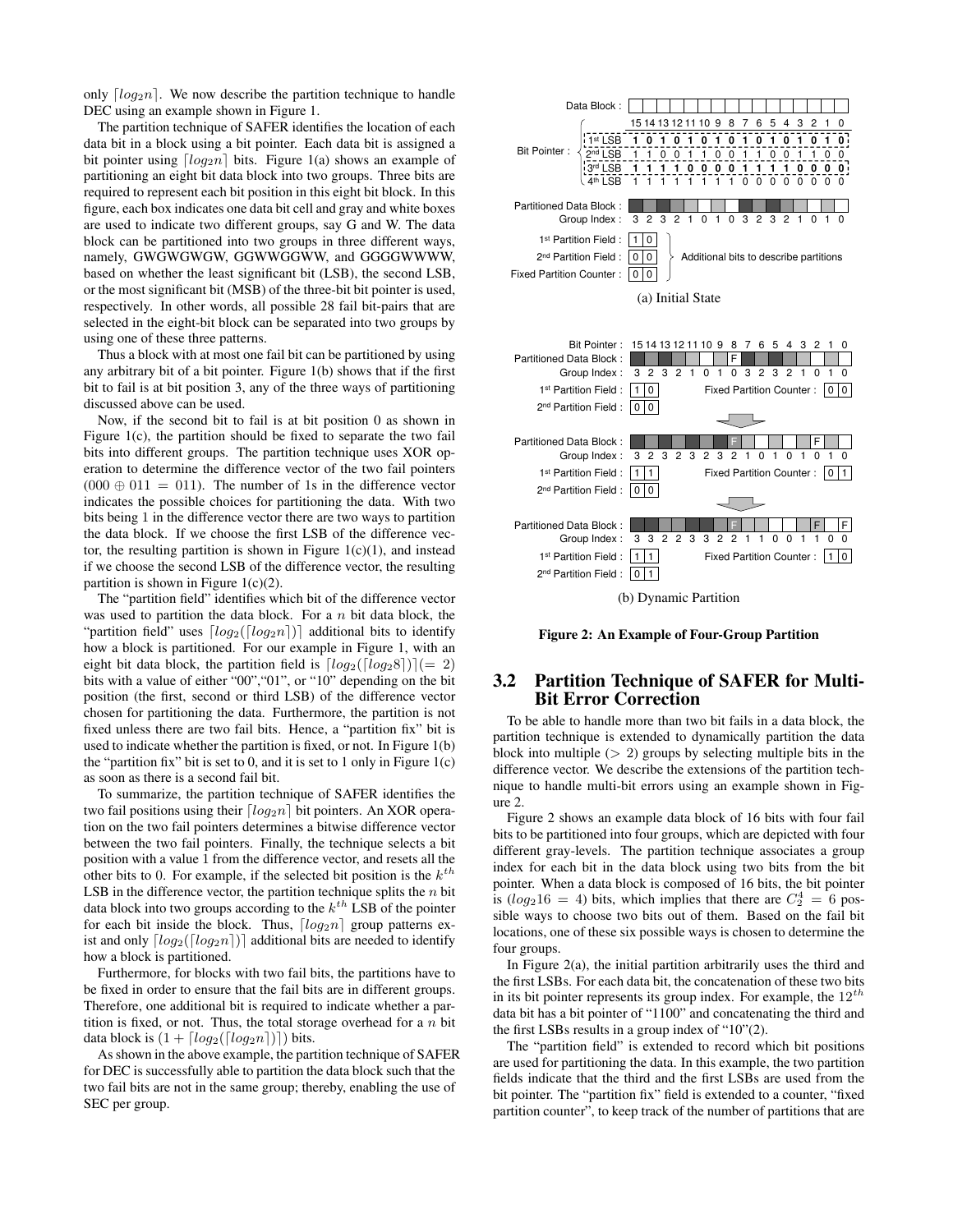fixed. In Figure  $2(a)$ , there are no fails, hence the value of the fixed partition counter is zero.

Figure 2(b) shows how a partition can be changed dynamically to account for a new fail bit. If the first fail bit occurs at bit position 8, the initial partition is still valid because none of groups has more than one fail bit. Now, if the second fail occurs at bit position 2, there are two fail bits in group 0. Thus, a new partition should be derived so that the two fail bits are in different groups. Using the partition technique described in Section 3.1, the difference vector of the two fails is  $(1000 \oplus 0010 = 1010)$ , which implies that the second and the fourth LSBs are candidates for the first partition field. Correspondingly, the first partition field is set to "11". The fixed partition counter increases by one to account for fixing the first partition field. After this partition, groups 0 and 2 each have one fail bit. Note that even if the second fail bit was not located in group 0, the fixed partition counter would have to be incremented although the first partition field does not need to be changed.

At this point, if a third fail happens, the second partition field should be fixed with a proper value. If the third bit fails in position 0, the current partition has two fail bits in group 0. Applying the same partition technique as above, the difference vector of the two fails is  $(0010 \oplus 0000 = 0010)$ , which implies that the second LSB position is the candidate for the second partition field. After this repartitioning, groups 0, 1, and 2 each have one fail bit. Furthermore, the fixed partition counter is incremented and reaches its maximum value of two, making it impossible to re-partition further. Thus, in this example, we can recover from a fourth bit failure only if the failure occurs in bits belonging to group 3.

Based on the above discussion, it is clear that the hardware requirement is proportional to the number of groups required to partition the data to ensure one fail bit per group. For a  $n$  bit data block and a  $k$  group partition, the number of additional bits required is  $\lceil log_2k \rceil \times \lceil log_2 \lceil log_2n \rceil \rceil + \lceil log_2 \lceil log_2k \rceil + 1 \rceil$ , where,  $\lceil log_2k \rceil$ is the number of partition fields,  $\lfloor log_2 \lfloor log_2 n \rfloor \rfloor$  is the size of each partition field, and  $\lceil log_2(\lceil log_2k \rceil + 1) \rceil$  is the size of the fixed partition counter. For 512 bits of data block to be partitioned into 32 groups, additional 23 bits are required to represent the partition, which is still only 4.50% overhead compared to the data size.

### **3.3 Using Data Block Inversion for SAFER**

The partitioning technique described in the previous section exploited the fact that stuck-at faults are permanent (not transient) to ensure that at most one stuck-at fault bit is present in each partition. In this section, we propose a recovery scheme by exploiting the fact that if a resistive memory's cell wears out resulting in a stuck-at fault, then it is still possible to read the cell content as the permanent stuck-at value. By exploiting this readability of failed cells, the recovery scheme reduces the number of additional bits required to recover data written to a stuck-at cell.

If a data block has only one fail bit and the data being written at the fail bit position is the opposite of the stuck-at value, then the data can be stored in an inverted form with a marked flip-bit. When reading the data, the original data can be recovered by inverting the stored data if the corresponding flip-bit is marked. The idea of inverting a data block is similar to bus-inverting coding [19] and Flip-N-Write [3]. However, our objective in inverting a data block is to recover a stuck-at fail while the bus-inverting coding [19] inverts a data block to reduce I/O power and the Flip-N-Write [3] utilizes it for removing redundant writes to PCM.

The proposed technique to invert the data can be used by SAFER only after verifying that the data write has failed to store the intended value. This write verification can be performed by reading the data written and comparing it with the original data. When the verification fails, the positions of fails and its stuck value can be revealed from the comparison result. Note that iterative write techniques which require a write verification phase are already needed for resistive memories using multi-level cells [14].

The proposed data inversion technique uses only one additional bit per partition to indicate that the data value has to be inverted prior to a read. However, the drawback is that the decision to invert and store the data can be made only after a first write fails the verification, resulting in two writes to store the data, thereby affecting the endurance of the cell.



**Figure 3: Fail Cache Organization**

To alleviate this problem, we propose a relatively small directmapped cache called "fail cache", to keep track of data blocks with recent stuck-at fails. For these blocks recent fail positions and their stuck-at values are maintained in the cache. Figure 3 shows the fail cache organization that is composed of 16 banks. When storing new fail information, its block address and fail pointer are used to calculate the corresponding cache entry by separating into a cache tag, an index and a bank address. If new fail information is detected during the write verification phase, the fail position and the stuck-at value are known. Therefore, they can be stored with its tag portion in the corresponding cache entry. The tag, the cache index, and the bank address can also be calculated from its block address and the fail pointer. On every write request from the memory controller, all fail information for the corresponding  $n$ -bit data block should be extracted from the fail cache. To do so, the 16 banks are simultaneously accessed for  $n/16$  iterations. For example, 32 iterations are required for a 512-bit data block. As a result, two n-bit vectors are generated – a fail indication vector and a stuck-at value vector. These two vectors for each write request can be exploited to avoid the additional write. If a fail indication vector indicates errors, the corresponding bits to be written are suitably inverted and stored according to their stuck-at values and partition information. Note that a read request to the same data block precedes a write request to eliminate redundant writes, and the partition information is collected during the read. Thus, if all fail information for a write data block is found in fail cache, the second write can be avoided. Also, since the preceding read can be used to gain enough time to access fail cache for  $n/16$  iterations, the performance impact of the fail cache will be insignificant.

#### **3.4 Putting It All Together**

SAFER comprises two techniques, namely, the dynamic multigroup partition and the data block inversion. The dynamic multi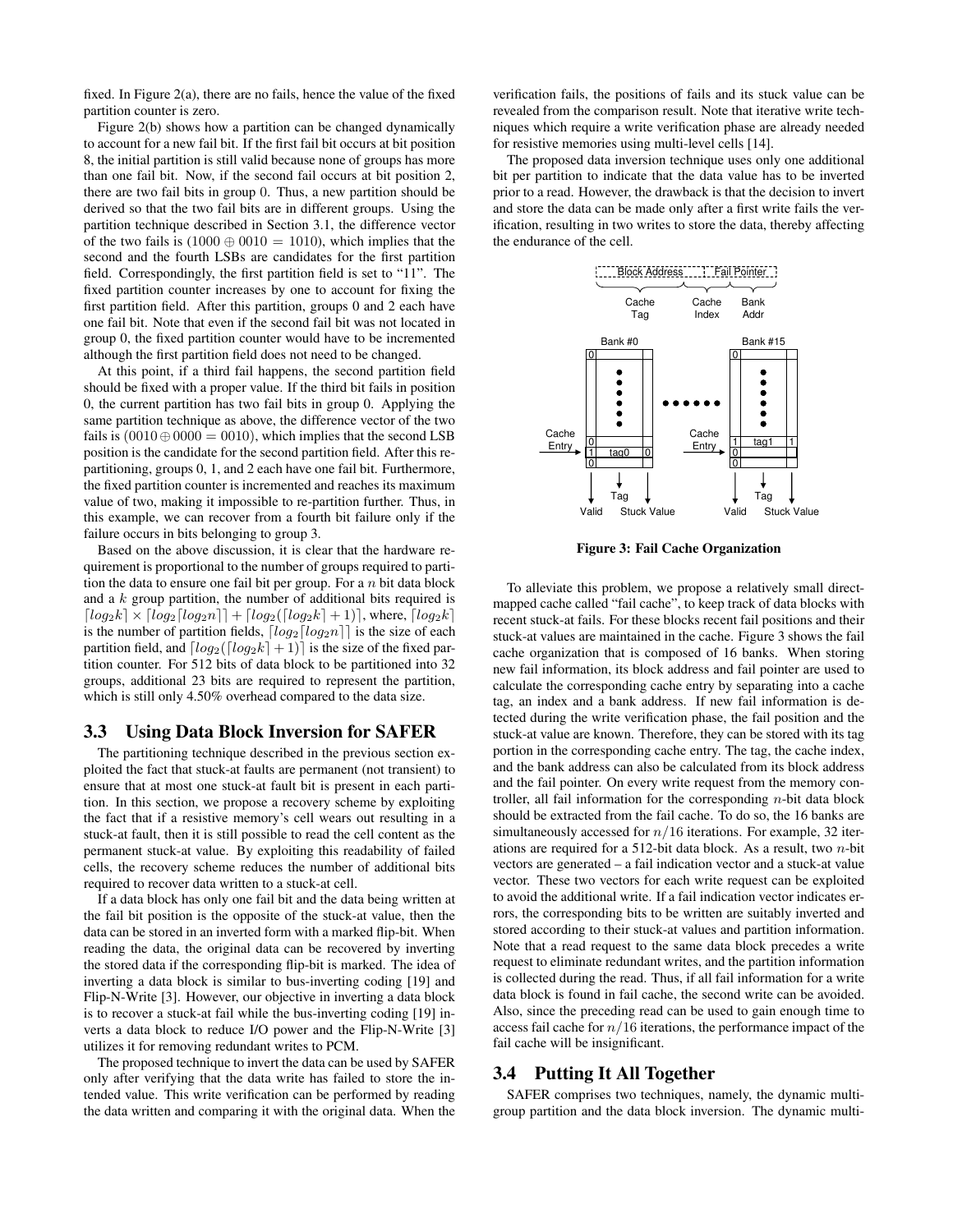group partition ensures that each group includes at most one fail bit by partitioning the data into different groups. With each group now including at most one failed cell, the data block inversion scheme can be applied to recover from the stuck-at fault for that group. The total hardware bit budget of SAFER, to recover from a maximum of k failures, is  $\lfloor log_2k \rfloor \times \lfloor log_2[log_2n] \rfloor + \lfloor log_2([log_2k]+1) \rfloor + k$ , where  $n$  is the size of a data block and  $k$  is the number of partitioned groups.

Another hardware overhead is bit manipulation logic for data block partition and data inversion. As our partition technique is based on the knowledge of fail positions, detecting a new fail position in a write verification phase is important. It can be implemented with simple combinational logic, an *n*-to- $\lceil log_2n \rceil$  priority encoder for each partition group. If a priority encoder generates a valid fail pointer in the first verification phase, the corresponding group will be re-written in an inverted form. If a priority encoder still generates a valid fail pointer after the inversion write, it indicates the occurrence of a new fault in the corresponding group. Then, the data block is re-partitioned with the two fail pointers revealed at the two verification phases. That is, re-partition can be performed with the priority encoders and a simple FSM described in Figure 4. For both read and write data inversion, a partition decoder is required to select corresponding bits to be inverted.



**Figure 4: A Sequence of a Write Request in SAFER**

Figure 5 shows an example of SAFER for a 16 bit data block and a four group partition. Additional six bits are required for the four-group partition and four flip bits are used to indicate whether the data in the corresponding groups is stored in an inverted form or not. Note that the six bits used to describe the partition are updated only when a new fail bit occurs. On the other hand, the four flip bits will be updated on every write that tries to store to the fail bit a value that is the opposite of the stuck-at value. In this example, fail bits are present in group 0, group 1, and group 2. Thus, the flip bits for those groups may be changed on every write. However, the flip bit for group 3 will still be zero until a new fail happens in group 3.



**Figure 5: An Example of SAFER**

# **4. EFFICIENT IMPLEMENTATION OF SAFER**

In this section, we address three key issues necessary for efficient implementation and use of SAFER, namely, where to place SAFER logic, what is the ideal data block size to maximize SAFER effectiveness, and how to limit the overhead of the "fail cache".

#### **4.1 Where to place SAFER logic?**

Fail recovery schemes are mainly used to prolong the lifetime of resistive memory especially after fails occur, but they are not geared towards decreasing the number of writes to improve the lifetime. Hence, fail recovery schemes must be used in concert with other schemes that delay the occurrences of failures, such as redundant write reduction schemes [10, 15, 21, 22, 3] and wear-leveling schemes [22, 16, 18]. These schemes are typically implemented in the memory controller or in the memory chip itself. For example, the wear-leveling schemes maintain their own address translation layer to evenly wear out the entire memory space, and the *Security Refresh* [18] logic is located inside the memory chip to protect against malicious attacks. In order to use fail recovery schemes in conjunction with these other schemes, it is necessary that they be embedded in the memory chips. Thus, we propose to locate the SAFER logic inside the memory chip.

#### **4.2 Ideal Data Size for SAFER Effectiveness**

SAFER dynamically partitions a data block into multiple groups according to fail locations and supports one bit correction for each group. Therefore, the larger the data block, the more efficient the fail recovery. For example, a double error correction per 16 bytes is more efficient than a single error correction per eight bytes. Similarly, four bit error correction per 32 bytes is more efficient than the two bit error correction. However, the upper bound of the size of a data block will be decided by the memory chip design, which is optimized to increase the density of the memory cell.

Figure 6 shows an example of a typical 4Gb 8 bank DDR3 DRAM architecture which is highly optimized for density. We expect the new resistive memory architecture to be similar to that of the DRAM because of the density issue. In the example, each bank is composed of 2048 sub-arrays whose size is  $512 \times 512$  bits [4, 13, 2].



**Figure 6: DRAM Architecture**

Here, the column decoder generates column selection signals to sub-arrays, and pass-transistors, which act as column multiplexers, are located near by each sub-array. This is important so as to minimize area for long wires from the sense amplifiers to interface pe-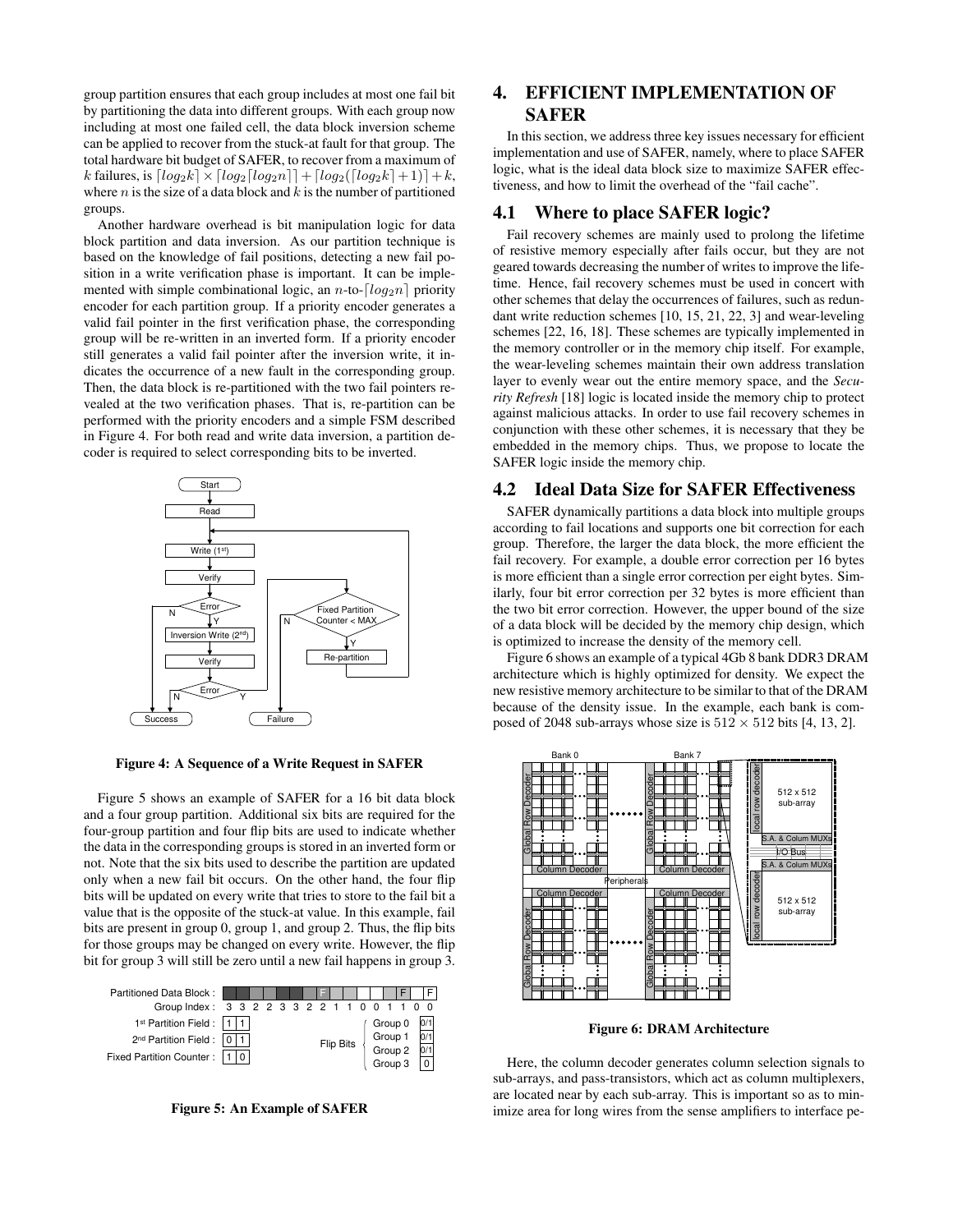| Number of | Tag Size | <b>Entry Size</b> | Cache Size | Area     |
|-----------|----------|-------------------|------------|----------|
| Entries   | (bits)   | (bits)            | (bits)     | Overhead |
| 1Κ        | ን3       | 25                | 25.6K      | 0.01%    |
| 2K        | 22       | 24                | 49.2K      | 0.02%    |
| 4Κ        | 21       | 23                | 94.2K      | $0.04\%$ |
| 8Κ        | 20       | 22                | 0.18M      | $0.08\%$ |
| 16K       | 19       | 21                | 0.33M      | 0.15%    |
| 32K       | 18       | 20                | 0.63M      | $0.28\%$ |
| 64K       |          |                   | 1.19M      | $0.53\%$ |
| 12.8K     |          | 18                |            |          |

**Table 1: SRAM Fail Cache Overhead Compared with a 8 Gbit PCM chip**

ripherals by multiplexing them. Thus, the size of data bits that are transferred to interface peripherals at any time is equal to the minimum burst length that the chip supports. For instance, the DDR3 interface has a fixed burst length of eight. If the I/O data bus width is 16, 128 bits can reach to the peripherals.

To minimize the area overhead SAFER is best located in the peripherals, which implies that the size of a data block can be at most 128 bits in this case. However, historically the interface size continues on an upward trend from SDR to DDR, to DDR2, and to DDR3. Thus, we can safely assume that the size of data reaching the peripherals may be 512 bits in the near future. We evaluate the effectiveness of SAFER varying the block size from 64 to 512 bits in Section 5.

#### **4.3 Area Overhead of Fail Cache**

Since we decided to embed SAFER logic inside the memory chip, the fail cache should be located inside the memory chip with other peripherals. Fortunately, a PCM process is CMOS compatible, and it poses no process technology hurdles to implementing an SRAM cache. Hence, one of the major concerns is the area overhead of the "fail cache". According to ITRS projection [1], the cell sizes of SRAM and PCM, in 2024 will be  $140F<sup>2</sup>$  at 10 nm and  $6F<sup>2</sup>$  at 8 nm, respectively, implying that 36.46 times cell area difference may exist between SRAM and PCM. Table 1 shows the area overheads of a direct-mapped SRAM "fail cache" considering the 36.46 times cell area difference. For example, if we assume an 8Gbit PCM chip with a fail cache with 128K entries, in which each entry is composed of 16 bits of tag, a valid bit and a stuck-at value, then the total size of the cache is 2.25M bits which is only about 1.00% area overhead relative to the 8Gbit PCM. In Section 6, we show the effectiveness of the "fail cache" varying the number of entries from 1K to 128K.

#### **5. METHODOLOGY**

In thissection, we present the methodology for evaluating SAFER and for comparing it against two existing techniques, namely the ideal *Hamming Coding* [5] and the *ECP* [17] technique. We compare against *Hamming Coding* because it represents a theoretical limit of memory lifetime for existing ECC schemes designed to correct transient errors. The number of bits required for the Hamming Coding implementation is provided by the Hamming Bound:  $l \leq n - \lceil log_2 \sum_{k=0}^{t} C_k^n \rceil$ , where l is the size of data, n is the size of the hamming code including meta-data for correction, and  $t$  is the number of correctable bits [20]. For example, a 512 bit data block needs 58 additional bits to be able to correct eight fails. Again, these 58 bits may serve only as a lower bound and a practical implementation may require more bits. In addition, Hamming Coding has a high toggle rate for the meta-data. Hence, an additional bit is needed to determine if the meta-data is valid. The indication bit also helps avoid cells for meta-data from failing earlier than data

cells. In our evaluation, the Hamming Coding scheme is referred to as *IdealECC*.

Since our focus is to implement SAFER inside the memory chip, limiting the area overhead is important. We define area overhead as  $\frac{\text{the size of meta-data}}{\text{the size of data}}$ . For instance, the area overhead of the (72,64) hamming code is 12.5% (=  $\frac{72-64}{64}$ ). Throughout this paper, we use the area overhead of the (72,64) hamming code as the upper bound for our evaluation and exclude all configurations of SAFER, *ECP* and *IdealECC* that exceed this area overhead.

Figure 7 shows the hardware overheads for the different configurations for *IdealECC*, *ECP*, and SAFER. The configuration names for each of the techniques include the maximum number of fails that can be recovered. The number above each bar in the graph shows the size of meta-data for the corresponding configuration. For example, for the 512 bit data block, ECP6 represents the ECP technique with six fail pointers that can recover up to six fails, and uses 61 bits for the meta-data; IdealECC8 represents the ideal eight bit Hamming Code correction technique which requires a minimum of 59 bits; and the SAFER32 can correct up to 32 fails with an additional 55 bits.

#### **5.1 Experimental Setup**

We use Monte Carlo simulations to evaluate SAFER and compare against *IdealECC* and *ECP*. Since PCM is the closest to mass production among resistive memories, our evaluations are based on ITRS projections for PCM endurance. We use the following assumptions for the Monte Carlo simulations:

- 1. We assume the lifetime of each memory cell to follow the normal distribution with a mean lifetime  $(\mu)$  of  $10^8$  and without any correlation between neighboring cells [6]. Our experiments with different standard deviation  $(\sigma)$  values  $(10^7,$  $2 \cdot 10^7$ , and  $3 \cdot 10^7$ ) did not show significant variation in lifetime patterns. Hence, we use a standard deviation ( $\sigma$ ) of  $10^7$ for our evaluations.
- 2. We assume a perfect wear-leveling scheme so as to focus only on the impact of the fail recovery scheme on the lifetime. The wear-leveling scheme evenly wears out the entire memory space at a block granularity equal to the line size of the last level cache as in the *Randomized Region-based Start-Gap* [16] and the *Security Refresh* [18]. We use 256 bytes for the last level cache line size, which implies that all the 256 byte memory blocks have the same number of writes because of the perfect wear-leveling scheme. Based on this, we measure the lifetime of one 256 byte data block.
- 3. A write request to memory is converted to a sequence of a read, a write, and a read request. The first read eliminates *silent writes* to memory by comparing the memory data read with the data to be written. We assume that 50% of the writes are *silent writes*. The second read verifies that the data written to memory matches the intended write data which allows us to recognize cell failures. SAFER requires another write with necessary bit inversions if cell failures are detected during write verification. However, a hit in the fail cache will avoid the second write because the bits are already suitably inverted to account for the cell failures based on the information stored in the fail cache.
- 4. We assume that four x16 memory chips compose a x64 DIMM memory module so that each chip can deliver 512 bits of data.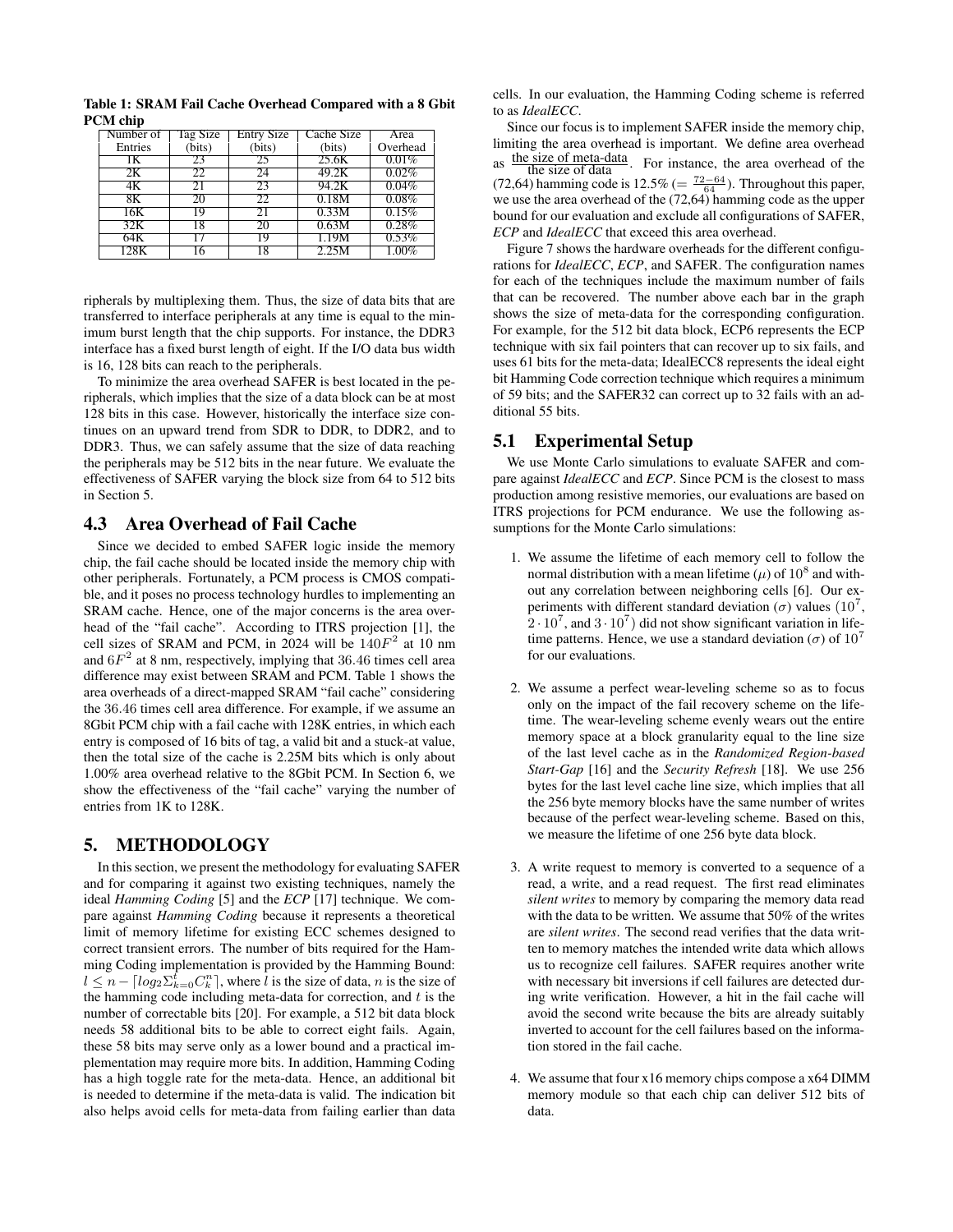

**Figure 7: Hardware Overhead for Recovery Schemes**



**Figure 8: Definition of Lifetime Improvement**

In the Monte Carlo simulation, each configuration is run 50000 times, and the average result is reported. For each run, our simulator allocates the array equivalent to the number of required cells including the 256 byte data block and its meta-data corresponding to each configuration. A random write endurance value according to the aforementioned normal distribution is assigned to each array element. For each write to a cell, we considered the toggling rate of the value to determine the available lifetime. Simulation continues until a given configuration cannot recover from a failure any longer. We take into consideration that all the meta-data do not have the same toggling rate. For example, the fail pointer in the ECP scheme and the partition fields in SAFER are updated only once when a new fail occurs. On the other hand, the meta-data for Hamming Coding (excluding the bit indicating the validity of the meta-data), the replacement cells in the ECP scheme, and the flip bits in SAFER are written with the same toggling rate (i.e., 0.5) as the data. For SAFER, the simulation also accounts for an additional write that is needed if the write verification detects a failure.

#### **6. RESULTS**

This section describes the simulation results focusing on the following figures of merit: lifetime improvement due to fail recovery, number of fails recovered for a given size of data block, and the cost of meta-bits for the observed lifetime improvement. Finally, we show the effectiveness of the fail cache in eliminating the additional writes and correspondingly improving the lifetime.

#### **6.1 Lifetime Improvement**

Our simulations assumed that the lifetime of memory cells follows a normal distribution  $N(\mu, \sigma)$ , where  $\mu$  is 10<sup>8</sup> writes and  $\sigma$  is  $10<sup>7</sup>$  writes. Furthermore, we assumed that each bit toggles with a probability  $T = 0.5$ . However, for reliable analysis, we present the

lifetime improvement as a function of  $\sigma$ .

Figure 8 describes the method used to determine the relative lifetime improvement. In the example shown in Figure 8, the first fail shown as  $F$  occurs at 131.1 million writes. If SAFER were to increase the lifetime to  $L$ , then the relative lifetime improvement is calculated as  $(L-F)T/\sigma$  to account for the dependence of the observed lifetime improvement on both  $\sigma$  and T. If SAFER were to increase the lifetime to the mean lifetime, then the relative lifetime improvement is  $((2 \cdot 10^8 - 1.311 \cdot 10^8) \cdot 0.5/10^7) = 3.44$ .

Figure 9 shows the relative lifetime improvement for each configuration with different data block sizes. For these results, SAFER does not use the fail cache thereby requiring the additional overhead of a second write if the write verification detects a failed cell. We observe that, even without the fail cache, SAFER improves the lifetime more than ECP for all the configurations. For a 512 bit data block size, SAFER32 increases lifetime by 21.6 million  $(= 1.08 \cdot 10^7 / 0.5)$  writes, and ECP increases lifetime by only 21.1 million (=  $1.05 \cdot 10^7/0.5$ ) writes while still using 10% more metadata (Figure 7) than SAFER.

Also, each bar of the IdealECC $n$  represents the lifetime improvement at the time of occurrence of the  $(n + 1)$ <sup>th</sup> fail. For example, for a 512 bit data block, the lifetime improvement due to IdealECC2 is 12.8 (=  $0.64 \cdot 10^7/0.5$ ) million writes when the third failure occurs.

#### **6.2 Number of Fails Recovered**

Figure 10 shows the average number of fails recovered per memory block for each configuration. It appears that ECP and IdealECC show linear increment in fails recovered with increase in the maximum number of recoverable fails. On the other hand, SAFER shows an exponential improvement. It is important to note that the maximum number of recoverable fails for SAFER increases expo-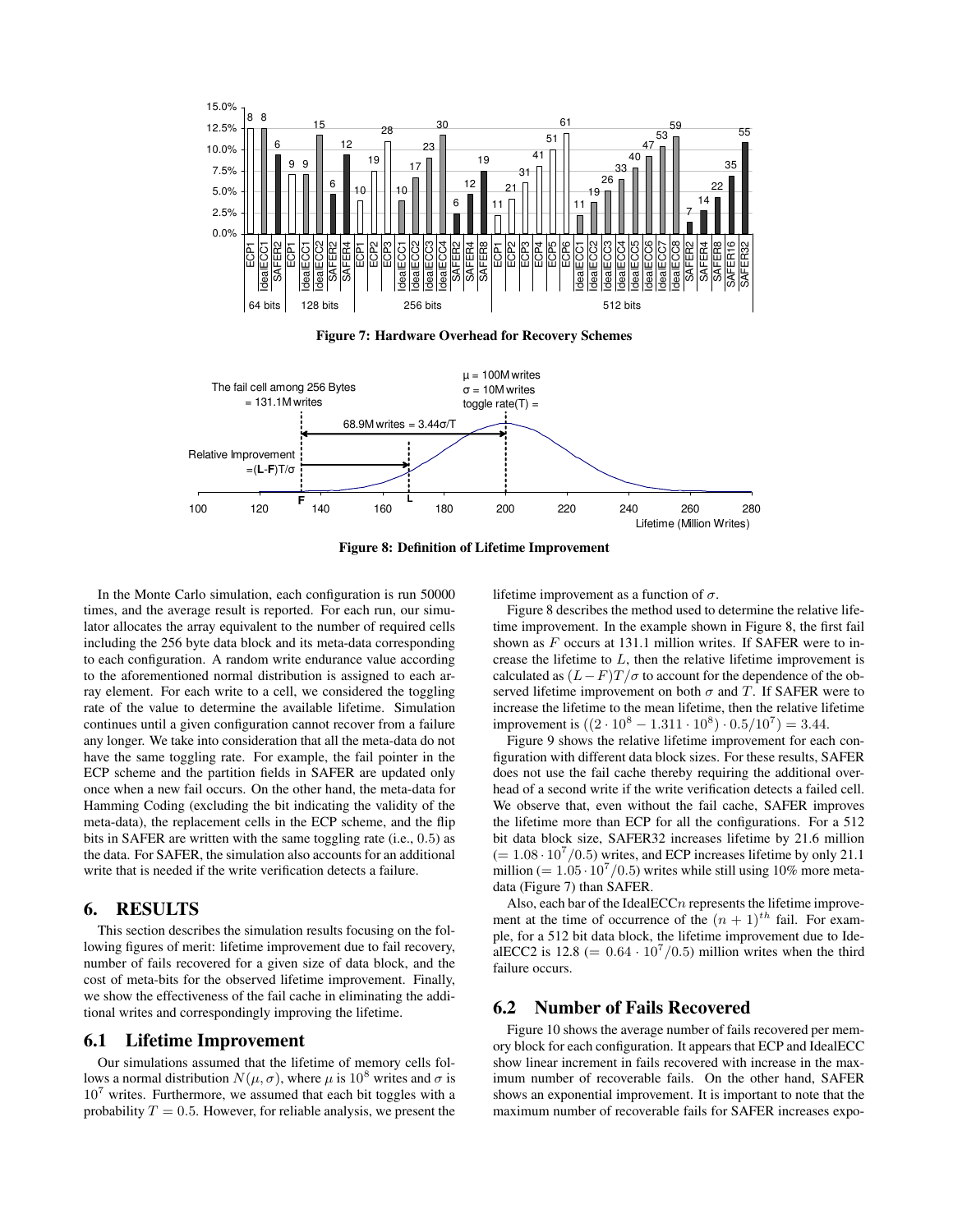

**Figure 9: Relative Lifetime of 256B Memory Block**



**Figure 10: Fail Recovery in a 256B Memory Block**

nentially as the number of partition fields increases linearly.

As shown in Figure 10, for a 512 bit data block, SAFER32 recovers from 22.94 fails whereas ECP6 recovers from only 17.08 fails. However, the relative improvement in lifetime with SAFER is only 2% better than the improvement with ECP. The key reason why the 34% improvement in the fail recovery of SAFER is not translated to larger improvement in lifetime (compared to ECP) is the additional write required by SAFER if the write verification phase identifies a failed cell when we do not use a fail cache. We show in Section 6.4 that using a fail cache with SAFER significantly removes the additional writes and shows gains in lifetime improvement even relative to IdealECC8.

#### **6.3 Meta-bit overhead vs. Lifetime Improvement**

Another important figure of merit of a recovery technique is the cost of meta-data for the observed lifetime improvement. Figure 11 shows the contribution of each meta-data bit to the overall lifetime improvement for a memory block size of 256 bytes. From Figure 11, we observe that, for a data block of 512 bits, SAFER32 has a 13.4% better utilization of the additional meta-data relative to ECP6.

#### **6.4 SAFER with Fail Cache**

So far, we have evaluated lifetime improvement and meta-bit efficiency of SAFER without fail cache. By using the fail cache, however, the lifetime can be extended even longer. Fail cache enables SAFER to avoid the additional write by providing information about the fail bits so that the data to be written can be suitably

|     | Table 2: Applications with more than 1M writebacks to mem- |  |  |  |  |
|-----|------------------------------------------------------------|--|--|--|--|
| orv |                                                            |  |  |  |  |

| Application        | Number of Writebacks |
|--------------------|----------------------|
| 410.bwaves         | 3.92M                |
| $429$ mcf          | 8.17M                |
| $433 \text{ mile}$ | 7.72M                |
| 436.cactusADM      | 1.29M                |
| 437.leslie3d       | 4.75M                |
| $450$ .soplex      | 3.87M                |
| 458.sjeng          | 1.13M                |
| 459.GemsFDTD       | 9.37M                |
| 462.libquantum     | 7.62M                |
| 473.astar          | 2.45M                |

inverted. We use the miss rate of the fail cache as a measure of its effectiveness in reducing the additional write to the memory.

To determine the fail cache miss rate to enable  $n$  bits of data to recover from a maximum of  $k$  fails, we randomly set the fail bits in a memory of size  $1GB$ , such that each n bits of memory had at most  $k$  failures. As soon as any  $n$  bits of data block has more than  $k$  fails, the fail insertion was terminated.

Using this set-up, we simulated 26 applications from SPEC2006 suite using the PIN instrumentation tool [11]. The following memory hierarchy was simulated: 32KB 8-way set-associative L1 data cache, 1MB 8-way set-associative unified L2 cache, and 8MB 8 way set-associative L3 DRAM cache, and finally a 1GB main memory. Out of 26 applications, we only used ten applications (Table 2), which has more than one million writebacks to the memory. In this set of simulations, we simulated five billion instructions.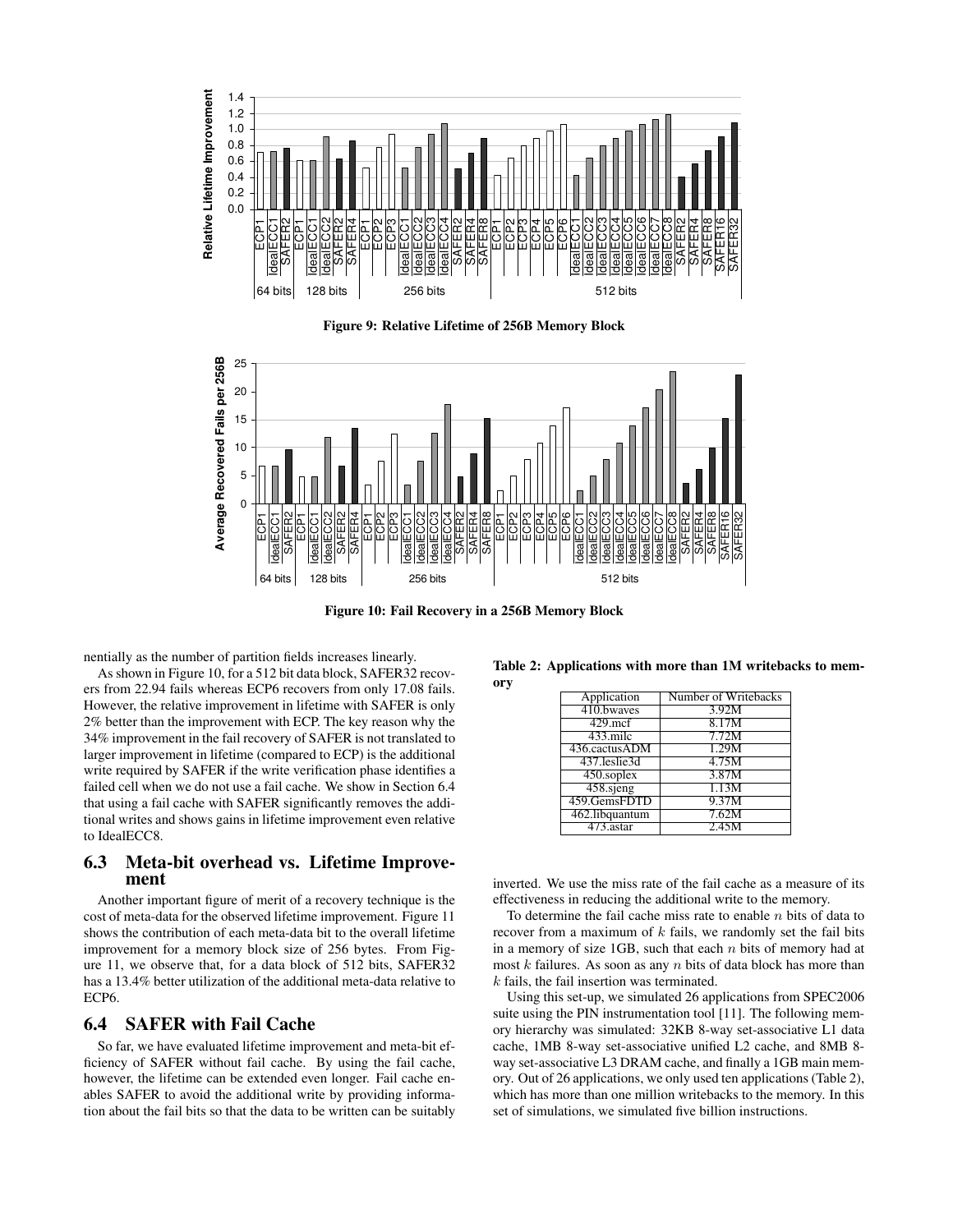

**Figure 11: Meta-bit Contribution for Lifetime**



**Figure 12: SAFER with Fail Cache**

The geometric mean miss rate of the above applications are shown in Figure 12(a) for different cache sizes for different maximum recoverable fails in a 512 bit data block. Note that different bars represent fail caches with different numbers of entries. From Figure 12(a), we observe that cache miss rate not only increases as we decrease the cache size, but also increases substantially as we increase the number of maximum recoverable fails. However, as the number of recoverable fails increase, the contribution to lifetime improvement due to each additional bit recovered continues to decrease. For example, from Figure 9, we observe that, for 512 bit data block, IdealECC2 achieves 54.6% of the relative lifetime improvement of IdealEEC8 by correcting up to only two errors. From Figure 12(a), we observe that, to correct up to two errors, the fail cache miss rate is only 5%.

Figure 12(b) depicts the relative lifetime improvement when we use a fail cache. Based on the above discussion, we observe that even a small fail cache with 1K entries has comparable lifetime improvement as a 128K entries cache. Furthermore, we observe that SAFER32 has better lifetime improvement relative to even IdealECC8 with just a fail cache of 1K entries.

#### **7. CONCLUSION**

Existing ECC mechanisms are geared towards correcting transient errors in DRAM memories and are not suitable to correct permanent stuck-at faults. Permanent stuck-at faults increase due to wear-out as the cells continue to age. The aging rate is particularly severe for several emerging non-volatile memory technolo-

gies. Furthermore, with process technology scaling, the lifetime variation of the cells increase, which leads to early multiple cell failures. We proposed and evaluated SAFER, a stuck-at fault error recovery technique for memories, which efficiently recovers from multiple stuck-at faults and which works in conjunction with existing wear-leveling techniques.

SAFER handles the growing stuck-at-fault errors by dynamically partitioning a data block into multiple groups and by ensuring that each group has at most one failed cell. SAFER reduces hardware overhead by exploiting the property that failed cells with a stuckat value are still readable and uses the failed cell to continue to store data. Our evaluation based on phase-change memories shows that SAFER has 11.91% and 11.52% better hardware efficiency relative to ECP and ideal hamming coding schemes, respectively. Furthermore, SAFER achieves 14.75% and 3.07% better lifetime improvement relative to ECP and ideal hamming coding scheme, respectively.

#### **Acknowledgment**

This research is supported in part by an NSF grant CCF-0811738 and NSF CAREER Award CNS-0644096.

## **8. REFERENCES**

[1] International Technology Roadmap for Semiconductors, Emerging Research Devices, 2009.